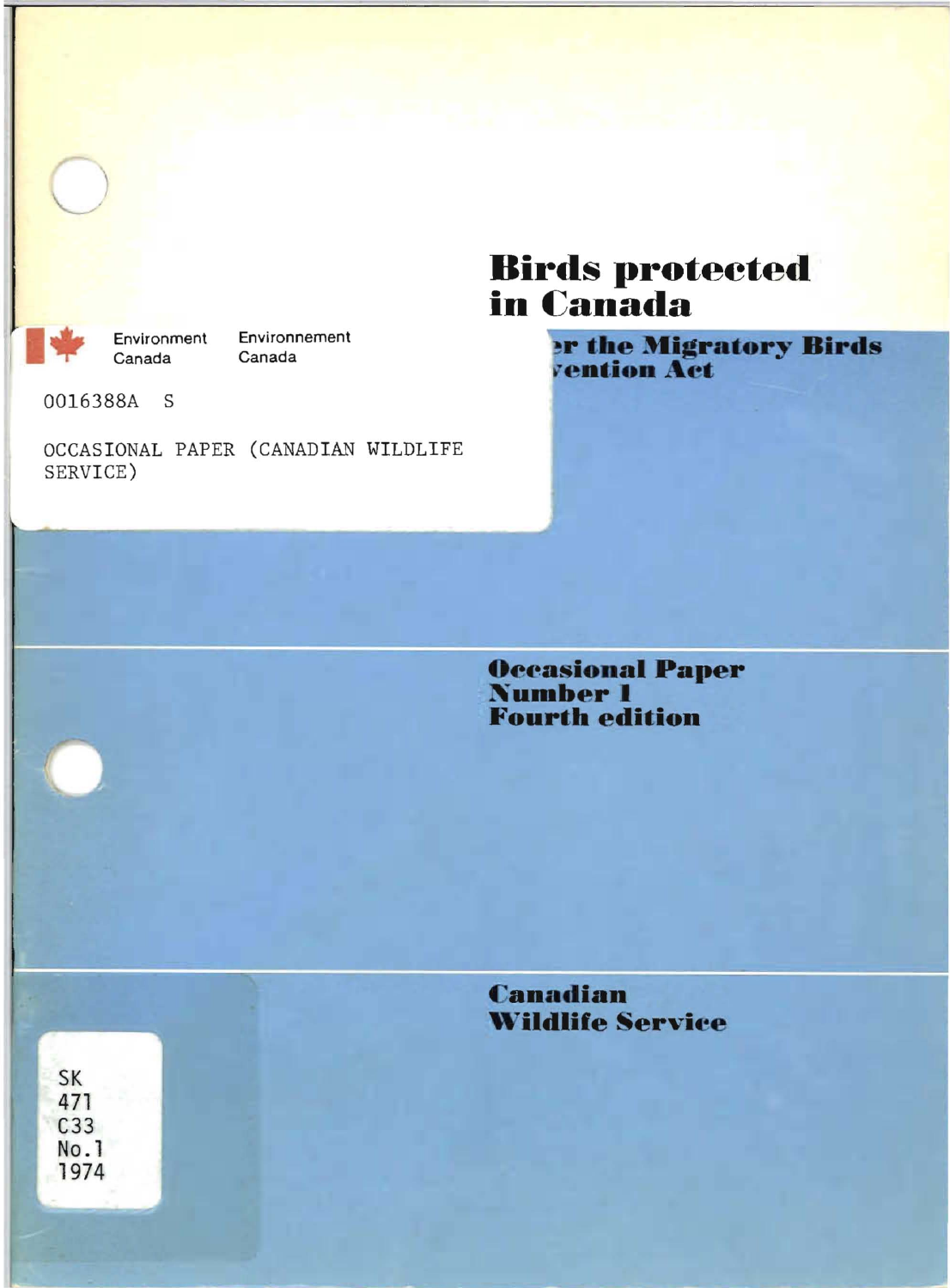



List of birds<br>
protected in Canada 446 B<br>
under the Migratory Birds<br>
Convention Act

∎÷

Environment Canada Environnement Canada<br>Wildlife Service Service de la Faune

Canadian Wildlife Service Occasional Paper Number 1<br>Fourth edition

 $\frac{1}{2}$  ,  $\frac{1}{2}$  ,

**SK** 47 C33  $N_{\text{O}}$ , 1  $1974$ 

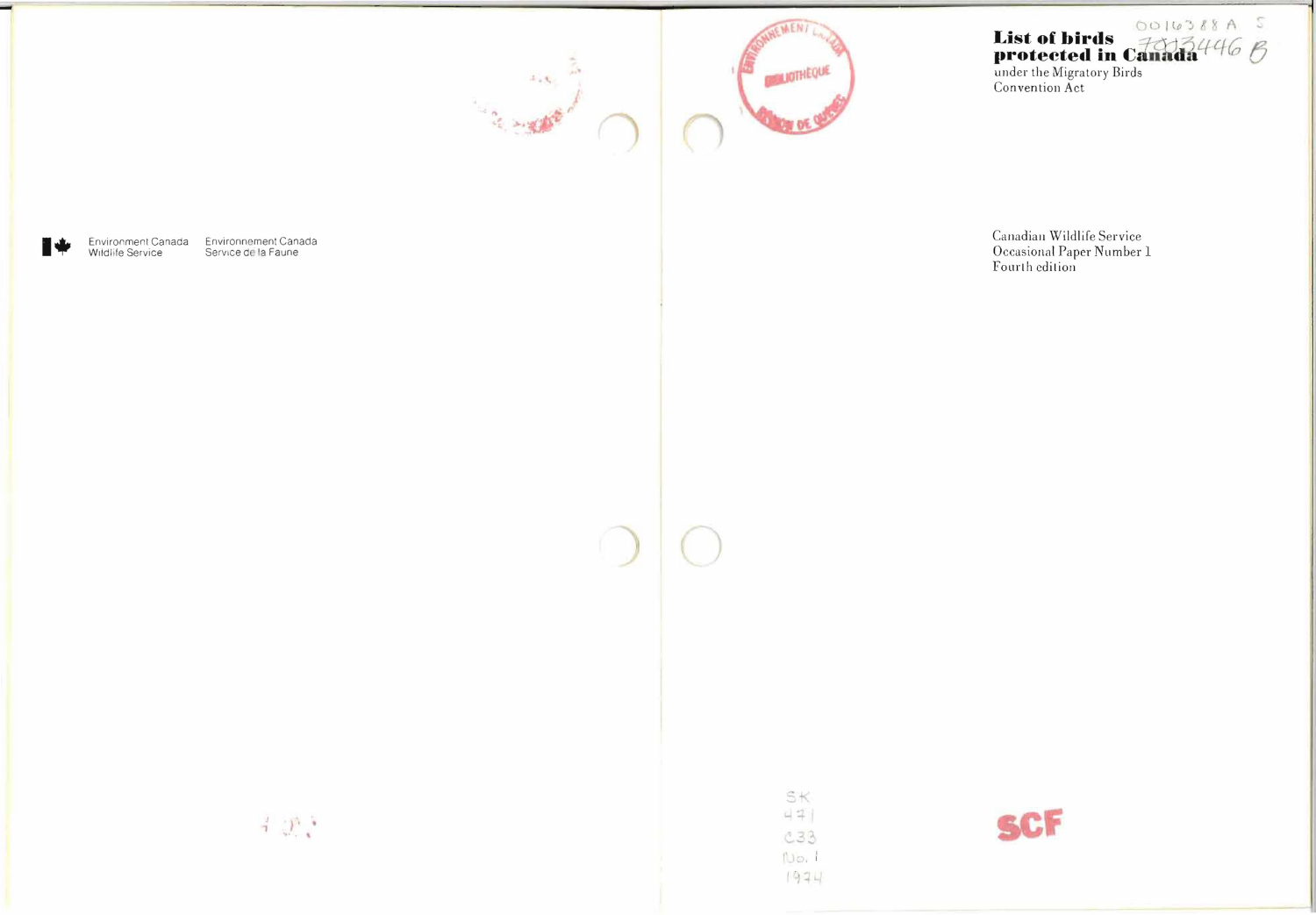# Foreword

Issued under the authority of the Minister of the Environment

Canadian Wildlife Service

© Information Canada, Ottawa, 1974 Catalogue No. CW 69-1/1

First edition 1957 Reprinted 1962, 1964, 1969 Second edition 1970 Third edition 1972

By virtue of the British North America Act, each province has general jurisdiction over wildlife within its boundaries. The government of Canada is, however, responsible for migratory birds as defined by the Migratory Birds Convention, 1916. The Migratory Birds Convention Act was passed in 1917 to enable Canada to fulfill obligations incurred under the Migratory Birds Convention with the United States of America and empowers the Governor-in-Council to make regulations necessary to protect migratory birds which inhabit Canada for all or part of the year, and, in addition, affords protection to species normally found in the United States which may or may not occur in Canada.

Birds protected under the Migratory Birds Treaty are in three broad Categories as follows:

Migratory game birds - Anatidae or waterfowl, including brant, wild ducks, geese and swans; vidae or cranes, including Little Brown, Sandnd Whooping cranes; Rallidae or rails, . dding Coots, gallinules, sora and other rails; Limicolae or shorebirds, including avocets, curlews, dowitchers, godwits, knots, lapwings, oyster catchers, phalaropes, plovers, sandpipers, snipe, stilts, surfbirds, turnstones, willet, woodcock and yellowlegs; Columbidae or pigeons, including doves and wild pigeons.

Migratory insectivorous birds - bobolinks, buntings, catbirds, chickadees, creepers, cuckoos, flickers, flycatchers, grosbeaks, hummingbirds, juncos, kinglets, larks, longspurs, martins, meadowlarks, nighthawks or bull bats, nuthatches, orioles, robins, shrikes, siskins, indigenous sparrows, swallows, swifts, tanagers, titmiee, thrushes, vireos, warblers, waxwings, whip-poor-wills, woodpeckers, wrens and all other perching birds which feed entirely or chiefly on insects.

Migratory non-game birds - albatrosses, auks, auklets, bitterns, fulmars, gannets, grebes, guillemots, gulls, herons, ibiscs, jaegers, loons, murres, petrels, puffins, shearwaters and terns.

This booklet lists species protected under federal law. Protection means that hunting of these species, or collecting their eggs or their nests, is illegal, except in the case of migratory game birds which may be hunted during the open seasons as defined by the migratory birds regulations. Information on federal migratory birds hunting regulations may be obtained from the Canadian Wildlife Service (addresses on page 13). Most birds not included in this list are protected under provincial law and information on the degree of protection is available from game authorities of the province concerned. A list of chief provincial game officers is given on page 12.

For the purpose of this publication, birds are generally classified in alphabetical order. The names under general headings and the numbers preceding the names are listed numerically according to the number used by the American Ornithologists' Union Check List and by all bird banders.

Hunting or collecting the eggs, nests or birds is subject to the Migratory Birds Convention Act and Regulations for every species in this list. The species marked by an asterisk are endangered.

The list of birds protected under the Migratory Birds Convention Act was clarified in 1971 by inclusion of 75 additional species.

This fourth edition contains further revisions including some species name changes made necessary by revisions to the American Ornithologists' Union (A.O.U.) check-list in 1973.

3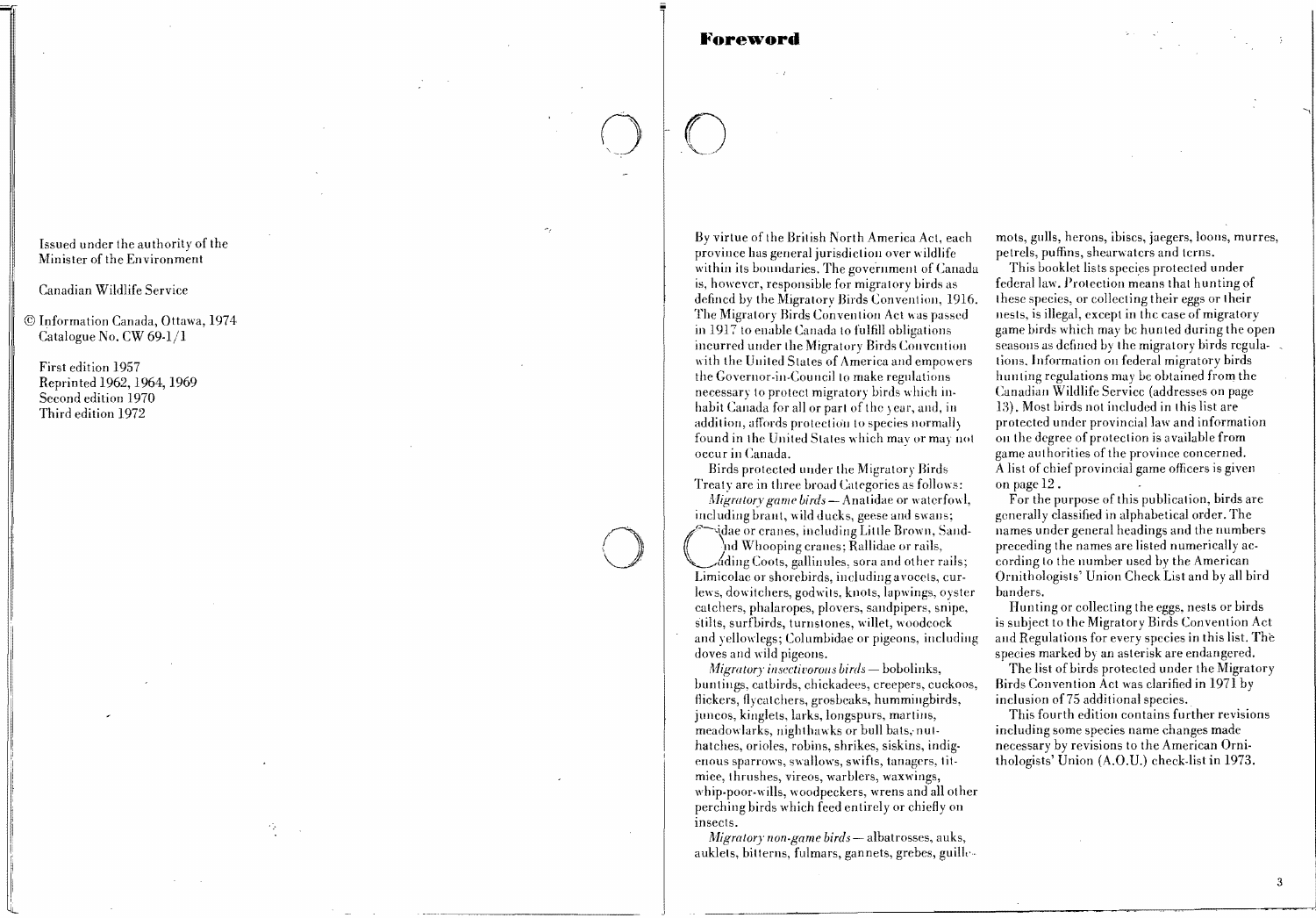# **Birds protected** in Canada

under the Migratory Birds Convention Act

A,O,U. No. Common name

**Albatross** 

| 81 | Black-footed Albatross          |
|----|---------------------------------|
| 82 | Short-tailed Albatross*         |
| 83 | Yellow-nosed Albatross          |
|    |                                 |
|    | Auks                            |
| 12 | Tufted Puffin                   |
| 13 | Common Puffin                   |
| 14 | Horned Puffin                   |
| 15 | Rhinoceros Auklet               |
| 16 | Cassin's Auklet                 |
| 17 | Parakeet Auklet                 |
| 18 | Crested Auklet                  |
| 19 | Whiskered Auklet                |
| 20 | Least Auklet                    |
| 21 | Ancient Murrelet                |
| 23 | Marbled Murrelet                |
| 27 | <b>Black Guillemot</b>          |
| 29 | Pigeon Guillemot                |
| 30 | Common Murre (Atlantic and      |
|    | California                      |
| 31 | Thick-billed Murre (Brünnich's) |
| 32 | Razorbill                       |
| 34 | Dovekie                         |

158

162

**163** 

165

166

168

177

178

**Cranes** 

Whooping Crane\* 204 205/206 Sandhill Crane (Greater, Lesser, Little Brown, and Florida)

**Creepers** 

726 Brown Creeper

Cuckoos

- Mangrove Cuckoo (Maynard's) 386 Yellow-billed Cuckoo 387 Black-billed Cuckoo 388
	- **Dippers**

County.

Dipper 701

|         | A.O.U. No. Common name               |  |  |  |  |  |
|---------|--------------------------------------|--|--|--|--|--|
|         | Ducks                                |  |  |  |  |  |
| $129$ . | Common Merganser                     |  |  |  |  |  |
| 130     | Red-breasted Merganser               |  |  |  |  |  |
| 131     | Hooded Merganser                     |  |  |  |  |  |
| 132     | Mallard                              |  |  |  |  |  |
| 133     | <b>Black Duck</b>                    |  |  |  |  |  |
| 133.1   | Mexican Duck (New Mexican)*          |  |  |  |  |  |
| 134-    | Mottled Duck (Florida and Louisiana) |  |  |  |  |  |
| 135     | Gadwall                              |  |  |  |  |  |
| 136     | European Wigeon                      |  |  |  |  |  |
| 137     | American Wigeon                      |  |  |  |  |  |
|         | 138/139 Green-winged Teal            |  |  |  |  |  |
|         | (incl. Common, European)             |  |  |  |  |  |
| 140     | Blue-winged Teal                     |  |  |  |  |  |
| 141     | Cinnamon Teal                        |  |  |  |  |  |
| 142     | Northern Shoveler                    |  |  |  |  |  |
| 143     | Pintail                              |  |  |  |  |  |
| 144     | Wood Duck                            |  |  |  |  |  |
| 146     | Redhead                              |  |  |  |  |  |
| 147     | Canvasback                           |  |  |  |  |  |
| 148     | <b>Greater Scaup</b>                 |  |  |  |  |  |
| 149     | Lesser Scaup                         |  |  |  |  |  |
| 150     | Ringed-necked Duck                   |  |  |  |  |  |
| 151     | Common Goldeneye                     |  |  |  |  |  |
| 152     | Barrow's Goldeneye                   |  |  |  |  |  |
| 153     | <b>Bufflehead</b>                    |  |  |  |  |  |
| 154     | Oldsquaw                             |  |  |  |  |  |
| 155     | Harlequin Duck                       |  |  |  |  |  |
| 157     | Steller's Eider                      |  |  |  |  |  |
| 158     | Spectacled Eider                     |  |  |  |  |  |
| 160     | Common Eider                         |  |  |  |  |  |
|         | (Northern, American, etc.)           |  |  |  |  |  |
| 162     | King Eider                           |  |  |  |  |  |
| 163     | Black Scoter (Common, American)      |  |  |  |  |  |
| 165     | White-winged Scoter                  |  |  |  |  |  |
| 166     | <b>Surf Scoter</b>                   |  |  |  |  |  |
| 167     | Ruddy Duck                           |  |  |  |  |  |
| 168     | Masked Duck                          |  |  |  |  |  |
| 177     | <b>Black-bellied Tree Duck</b>       |  |  |  |  |  |
| 178     | <b>Fulvous Tree Duck</b>             |  |  |  |  |  |

|                  | A,O.U. No. Common name               |                  | A.O.U. No. Common n |
|------------------|--------------------------------------|------------------|---------------------|
|                  | <b>Flycatchers</b>                   |                  | Geese a             |
| 442              | Fork-tailed Flycatcher               | 169.0            | Lesser S:           |
| 443              | Seissor-tailed Flycatcher            | 169.1            | <b>Blue Goo</b>     |
| 444              | Eastern Kingbird                     | 169.9            | Greater!            |
| 445              | Gray Kingbird                        | 170              | Ross' Go            |
| 446              | Tropical Kingbird (Couch's)          | 171              | White-fr            |
| 447              | Western Kingbird (Arkansas)          | 172              | Canada (            |
| 448              | Cassin's Kingbird                    | 173              | <b>Brant</b>        |
| 449              | Kiskadee Flycatcher (Derby)          | 174              | Black Br            |
| 451              | Sulphur-bellied Flycatcher           | 175              | Barnacle            |
| 452              | Great Crested Flycatcher             | 176              | Emperor             |
|                  | (Northern and Southern)              | 178.2            | Mute Sw             |
| 453              | Wied's Crested Flycatcher            | 180              | Whistlin            |
| 454              | Ash-throated Flycatcher              | 181              | Trumpet             |
| 455              | Olivaceous Flycatcher                |                  |                     |
| 456              | Eastern Phoebe                       |                  | Goatsu              |
| 457              | Say's Phoebe                         | 416              | Chuck-w             |
| 458              | <b>Black Phoebe</b>                  | 417              | Whip-po             |
| g.zo.            | Olive-sided Flycatcher               | 418              | Poor-wil            |
|                  | Coues' Flycatcher                    | 419              | Pauraqu             |
|                  | Eastern Wood Pewee                   | 420              | Commor              |
| $4\overline{62}$ | Western Wood Pewee                   |                  | (Eastern            |
| 463              | Yellow-bellied Flycatcher            | 421              | Lesser N            |
| 464              | Western Flycatcher                   |                  |                     |
| 465              | `Acadian Flycatcher                  |                  | Grebes              |
| 466.0            | Willow Flycatcher (Little, Traill's) | ı                | Western             |
| 466.1            | Alder Flycatcher (Traill's)          | $\overline{2}$   | Red-necl            |
| 467              | Least Flycatcher                     | $3 -$            | Horned (            |
| 468              | Hammond's Flycatcher                 | $\boldsymbol{4}$ | Eared G             |
| 469              | Dusky Flycatcher                     | 6                | Pied-bill           |
| 469.1            | Gray Flycatcher                      |                  |                     |
| 470              | Buff-breasted Flycatcher             |                  | Grosbe              |
| 471              | Vermilion Flycatcher                 |                  | and bu              |
| 472              | Beardless Flycatcher                 | 514              | Evening             |
|                  |                                      | 515              | Pine Gro            |
|                  | <b>Gannets</b>                       | 517              | Purple F            |
| 117              | Gannet.                              | 518              | Cassin's            |
|                  |                                      | 519              | House F             |
|                  |                                      | 521              | Red Cro             |
|                  |                                      |                  |                     |

|      | э.е. ім. Сонінон наше     |
|------|---------------------------|
|      | Geese and swans           |
| 9.0  | Lesser Snow Goose         |
| i9.1 | <b>Blue Goose</b>         |
| 9.9  | <b>Greater Snow Goose</b> |
| 0    | Ross' Goose               |
| T    | White-fronted Goose       |
| '2   | Canada Goose ssp.         |
| 3    | Brant                     |
| Ά,   | <b>Black Brant</b>        |
| 5    | <b>Barnacle Goose</b>     |
| '6   | <b>Emperor Goose</b>      |
| 3.2  | Mute Swan                 |
| 80   | Whistling Swan            |
| ١l   | Trumpeter Swan            |
|      |                           |

## **tckers**  $\frac{1}{2}$  $\sim$

| Unuck-will s-widow        |
|---------------------------|
| Whip-poor-will            |
| Poor-will                 |
| Pauraque                  |
| Common Nighthawk          |
| (Eastern, Western, etc.)  |
| Lesser Nighthawk (Texas). |

- n Grebe
- ked Grebe (Holboell's)
- Grebe
- rebe
- led Grebe

# eaks, finches, sparrows, **intings**

- Grosbeak
- osbeak
- Finch
- Finch
- `inch
- **S**
- White-winged Crossbill 522

 $\,$  5  $\,$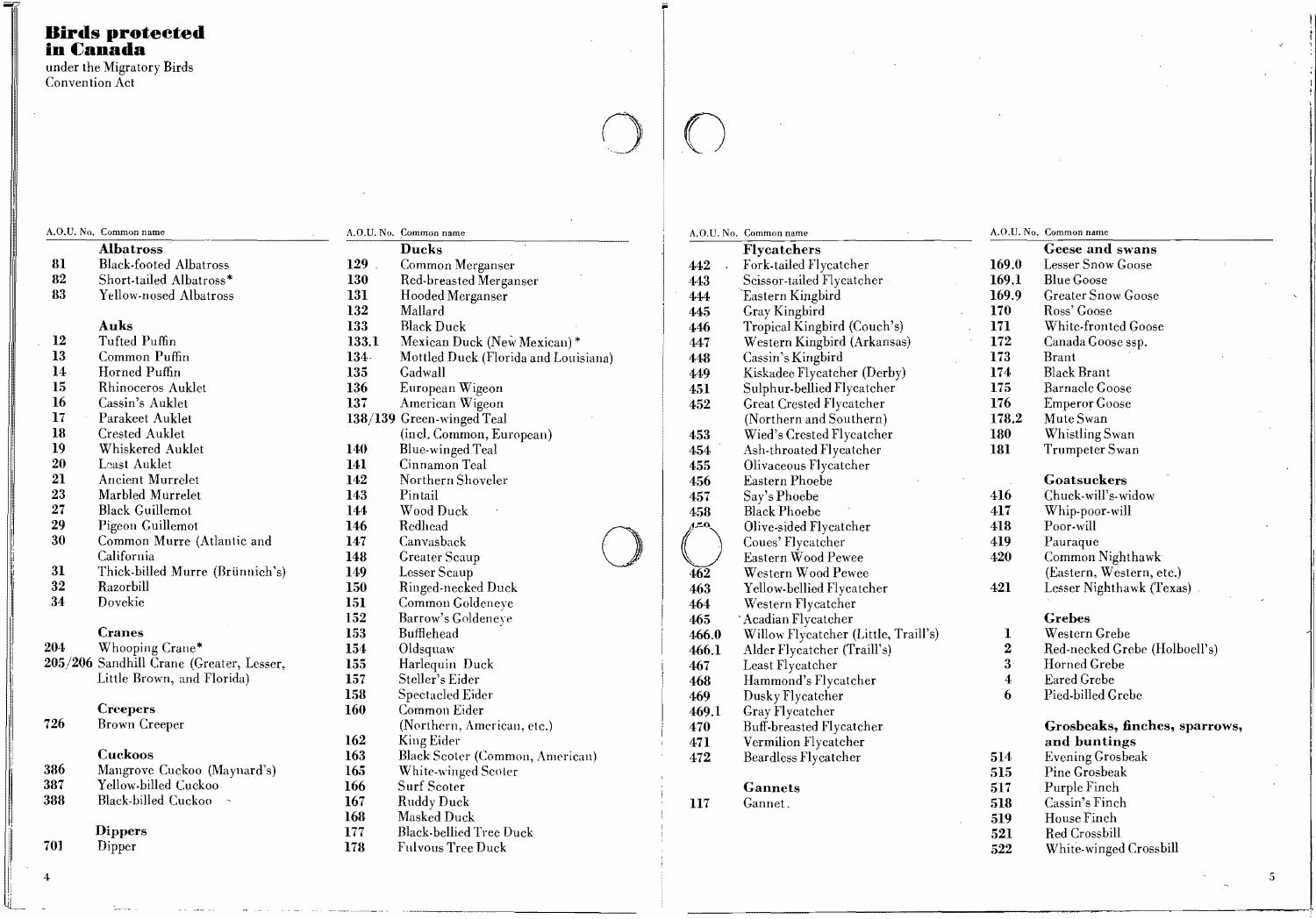# $\bigcirc$

523/524 Gray-crowned Rosy Finch 592.1 Green-tailed Towhee 199 Louisiana Heron (Tricoloured)<br>526.1 European Goldfinch 593 Cardinal 200 Little Blue Heron 526.1 European Goldfinch 593 Cardinal 200 Little Blue Heron blackbirds 523/524 Gray-crowned Rosy Finch 592.1 Green-tailed Towhee 523/524 Gray-crowned Rosy Finch 593 Cardinal<br>526.1 European Goldfinch 593 Cardinal 595 Rose-breasted Grosbeak 199 Little Blue Heron blackbir<br>527 Hoary Redpoll 595 528 Common Redpoll 596 Blaek·headed Grosbeak 201 Green Heron 501 Eastern Meadowlark 529 Ameriean Goldfineh 597 Blue Grosbeak 202 Blaek-erowned Night Heron 501.1 Western Meadowlark 533 Pine Siskin 599 Lazuli Bunting 504 Seott's Oriole 534 Snow Bunting 604 Diekeissel Hummingbirds 505 Hooded Oriole 538 Chestnut-collared Longspur Gulls 428 Ruby-throated Hummingbird 507/508 Northern Oriole 540 Vesper Sparrow 1994 (1995)<br>540 Vesper Sparrow (incl. Ipswich\*) 40 Black-legged Kittiwake 430 (1995) 431 (1995) 431 (1995) 431 (1996) 431 , 541/542 Savannah Sparrow (incl. Ipswich\*) 41 Red-Iegged Kittiwake 431 Anna's Hummingbird Mockingbird Mockingbird<br>545 Baird's Sparrow 42 Glaucous Gull 432 Broad-tailed Hummingbird 702 Sage Thrasher 545 Baird's Sparrow 42 Glaueous Gull 432 Broad·tailed Hummingbird 702 Sage Thrasher 546 Grasshopper Sparrow 43 Iceland Gull (inel. Kumlein's) 433 Rufous Hummingbird 703 Mockingbird 547 Henslow's Sparrow 44 Glaucous-winged Gull 434 Allen's Hummingbird 704 Gray Catbird 548 Le Conte's Sparrow 47 Great Black-backed Gull 435 Heloise's Hummingbird 705 Brown Thrasher 549 Sharp-tailed Sparrow 48 Slaty-backed Gull (Sennett's)<br>550 Seaside Sparrow 49 Western Gull (D) Calliope Hummingbird 707 Curve-billed Thrasher (Sennett's)<br>552 Lark Sparrow 51.6 Thaver's Gull (D) (D) Unite-eared Hummingbi 550 Seaside Sparrow 49 Western Gull ( ) Lucifer Hummingbird 707 Curve-billed Thrasher 552 Lark Sparrow 51.0 Herring Gull Buff-bellied Hummingbird 708 Bendire's Thrasher 553 Harris' Sparrow 51.6 Thayer's Gull 440.1 White-eared Hummingbird 710 California Thrasher 554 White-erowned Sparrow 53 California Gull 441 Broad-billed Hummingbird 711 Le Conte's Thrasher 557 Golden-crowned Sparrow 54 Ring-billed Gull 558 712 Crissal Thrasher 112 Crissal Thrasher 55.0 Mew Gull (Short-billed) 558 76 and storks 55.0 Mew Gull (Short-billed) 558 76 and storks 55.0 Mew Gull (Short-billed) 558 76 li Signal Chipping Sparrow 57 Black-headed Gull 183 Roseate Spoonbill Nuthatches<br>184 White bis Chipping Sparrow 57 Heermann's Gull 184 White Ibis 727 White-breaste<br>184 Clocar Disc Clocar Disc 228 Red-breasted 1 560 Chipping Sparrow 57 Heermann's Gull 184 White Ibis 727 White-breasted Nuthatch <sup>1</sup>: 561 Clay-coloured Sparrow 58 Laughing Gull 186 Glossy Ibis 728 Red-breasted Nuthatch 562 Brewer's Sparrow 59 Franklin's Gull 187 White-faced Ibis 730 Pygmy Nuthatch 563 Field Sparrow 60 Bonaparte's Gull 188 Wood Stork (Wood Ibis)<br>567 Dark-eyed Junco 60.1 Little Gull Suite Scale (incl. Slate-coloured, Oregon) 61 Ross' Gull **Larks Earks** gnatcatchers gnatcatchers gnaticatchers gnaticatchers gnaticatchers gnatication of the Ross' Gull **Larks Earks Earks Earks Earks Earks E** 

I!i

ļI.

li,1

<sup>1</sup>',1

Il

Il

 $\begin{array}{ccc} \n & 6 \n \end{array}$ 

- 1:: 574 Sage Sparrow 474 HornedLark 748 Golden-erowned Kinglet
	-
	-
	- 581 Song Sparrow 190 American Bittern Loons Loons (191 Blue-gray Gnateatcher (Plumbeous)<br>583 Lincoln's Sparrow 191 Least Bittern 194 (194 Great Blue Heron 194 Great Blue Heron 194 Swamp Sparrow 194 (
	-
- 1985 Fox Sparrow 198 Great Egret (American, Common) 1988 Rufeld Loon (Fachi<br>197 Snowy Egret 11 Red-throated Loon

- 
- 
- 
- 
- 
- 
- 
- 
- 

- 
- 
- 
- 
- 
- 
- 
- 
- 
- 
- 
- 
- 
- 
- 
- 
- 
- 
- -
	-
- 

- 
- 
- 
- 584 Swamp Sparrow 194 Great Blue Heron 8 Yellow-billed Loon Fox Sparrow 196 Great Egret (American, Common) 10 Arctic Loon (Pacifie American, Common) 10 Arctic Loon (Pacifi<br>Rufous-sided Towhee 197 Snowy Egret 11 Red-throated Loon
	-

# A.O.U. No. Common name A.O.U. No. Common name A.O.U. No. Common name A.O.U. No. Common name A.O.U. No. Common name

- 
- 
- 
- 
- 
- 

- 536 Lapland Longspur 605 Lark Bunting 426 Rivoli's Hummingbird (Sennett's and Arizona) 537 Smith's Longspur 506 Orchard Oriole 506 Orchard Oriole 506 Orchard Oriole 506 Orchard Oriole
	-
	-
	-
	-
	-
	-
	-
	-
	-
	- -

- 
- 
- 
- 

- 
- 
- 
- 

| A.U.U. No.   Common name |                                             | A.O.O. RO. GOIHILION HAME |                              |       |                               |       |                                 |  |
|--------------------------|---------------------------------------------|---------------------------|------------------------------|-------|-------------------------------|-------|---------------------------------|--|
|                          | $523/524\,$ Gray-crowned Rosy Finch $^{-1}$ | 592.1                     | Green-tailed Towhee          | 199   | Louisiana Heron (Tricoloured) |       | Meadowlarks, orioles, and       |  |
| 526.1                    | European Goldfinch                          | 593                       | Cardinal                     | 200   | Little Blue Heron             |       | blackbirds                      |  |
| 527                      | Hoary Redpoll                               | 595                       | Rose-breasted Grosbeak       | 200.1 | Cattle Egret                  | 494   | Bobolink                        |  |
| 528                      | Common Redpoll                              | 596                       | <b>Black-headed Grosbeak</b> | 201   | Green Heron                   | 501   | Eastern Meadowlark              |  |
| 529                      | American Goldfinch                          | 597                       | Blue Grosbeak                | 202   | Black-crowned Night Heron     | 501.1 | Western Meadowlark              |  |
| 530                      | Lesser Goldfinch                            | 598                       | Indigo Bunting               | 203   | Yellow-crowned Night Heron    | 503   | Black-headed Oriole (Audubon's) |  |
| 533                      | Pine Siskin                                 | 599                       | Lazuli Bunting               |       |                               | 504   | Scott's Oriole                  |  |
| 534                      | Snow Bunting                                | 604                       | Dickcissel                   |       | <b>Hummingbirds</b>           | 505   | Hooded Oriole                   |  |
| 536                      | Lapland Longspur                            | 605                       | Lark Bunting                 | 426   | Rivoli's Hummingbird          |       | (Sennett's and Arizona)         |  |
| 537                      | Smith's Longspur                            |                           |                              | 427   | Blue-throated Hummingbird     | 506   | Orchard Oriole                  |  |
| 538                      | Chestnut-collared Longspur                  |                           | Gulls-                       | 428   | Ruby-throated Hummingbird     |       | 507/508 Northern Oriole         |  |
| 539                      | McCown's Longspur                           | -39                       | Ivory Gull                   | 429   | Black-chinned Hummingbird     |       | (incl. Baltimore, Bullock's)    |  |
| 540                      | Vesper Sparrow                              | 40                        | Black-legged Kittiwake       | 430   | Costa's Hummingbird           |       |                                 |  |
|                          | 541/542 Savannah Sparrow (incl. Ipswich*)   |                           | Red-legged Kittiwake         | 431   | Anna's Hummingbird            |       | Mockingbirds and thrashers      |  |
|                          |                                             |                           |                              |       |                               |       |                                 |  |

- 
- 
- 
- 
- -
- 
- 
- 
- 

- 
- 
- 

# $\begin{bmatrix}\n 567 & \text{Dark-cycle} \\
 567 & \text{Dark-cycle}\n \end{bmatrix}\n \quad\n \begin{bmatrix}\n 567 & \text{Dark-edge} \\
 567 & \text{Dark-edge} \\
 568 & \text{Dark-edge} \\
 569 & \text{Dark-edge} \\
 569 & \text{Dark-edge} \\
 569 & \text{Dark-edge} \\
 560 & \text{Dark-edge} \\
 560 & \text{Dark-edge} \\
 561 & \text{Dark-edge} \\
 560 & \text{Dank-edge} \\
 561$

7

J

- <sup>1</sup> 573 Black-throated Sparrow 62 Sabine's Gull 473 Skylark 747 Aretic Warbler (Kennicott's)
	-
	- 575 Bachman's Sparrow Herons Herons Ruby.crowned Kinglet
- 190 American Bittern Loons 191 American Bittern 190 American Bittern 190 Loons 191 Blue-gray Gnateatcher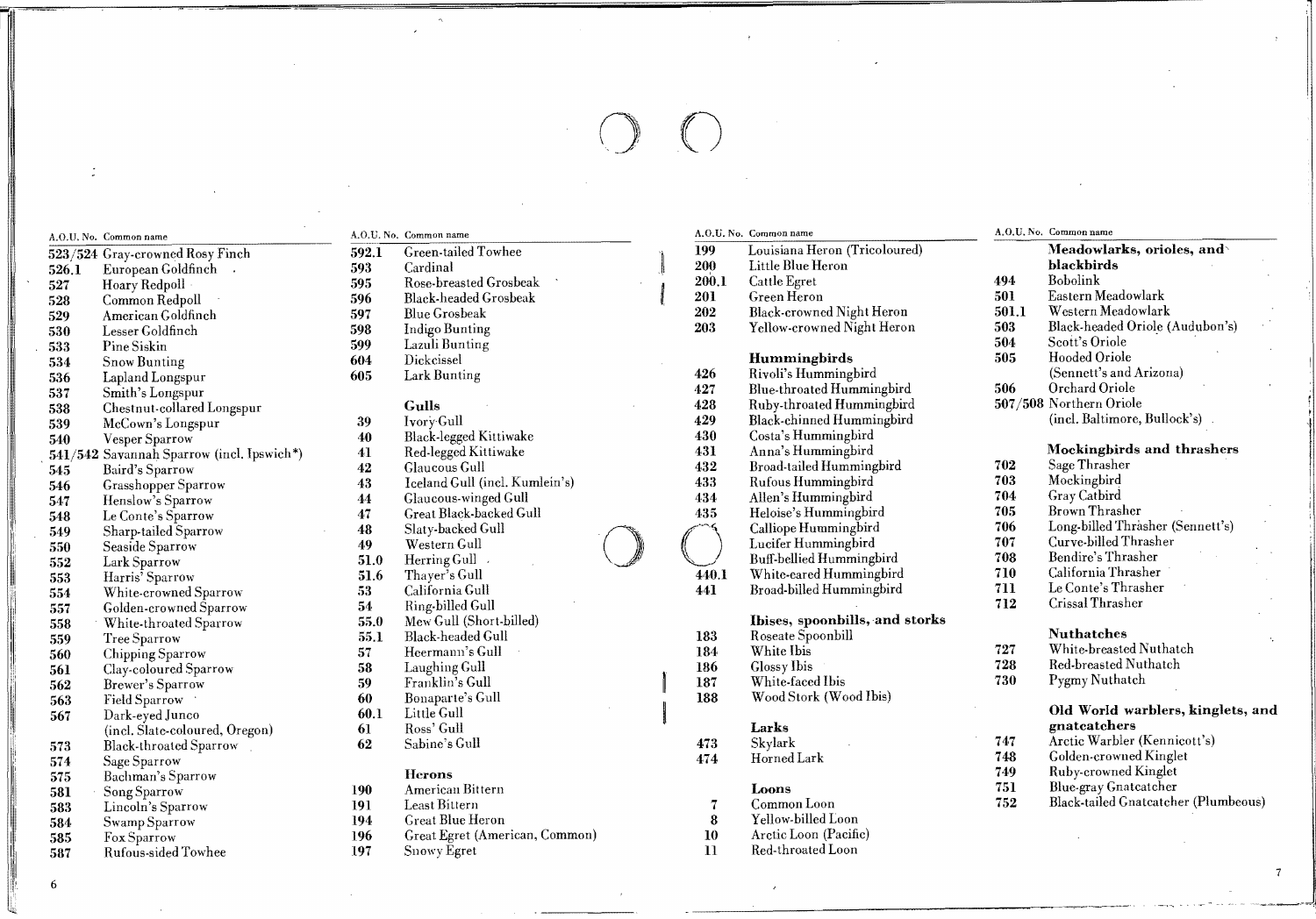# $O$

1

Petrels and sheàrwaters 216 Black Rail 261 Upland Sandpiper (Upland Plover) Swallows<br>Northern Fulmar 218 Purple Gallinule 262 Buff-breasted Sandpiper 611 Purple Martin 86 Northern Fulmar 218 Purple Gallinule<br>
(Atlantic and Pacific) 219 Common Gallinule (Atlantic and Pacific) 219 Common Gallinule 263 Spotted Sandpiper 611.2 Gray-breasted Martin 88 Cory's Shearwater 221 American Coot  $\begin{bmatrix} 264 & \text{Long-billed Curlew} \end{bmatrix}$  612 Cliff Swallow 88 Cory's Shearwater 221 American Coot (1994 Long-billed Curlew) 612 Cliff Swallow<br>89 Greater Shearwater 265 Whimbrel (Hudsonian Curlew) 612.1 Cave Swallow<br>89 Manx Shearwater (Cuban and Coahuila Cliff) 90 Manx Shearwater ( 90 Manx Shearwater Shorebirds Shorebirds 266 Eskimo Curlew<sup>\*</sup> (Cuban and Coahuila Cliff) 91 Pink-footed Shearwater 222 Red Phalarope 268 Bristle-thighed Curlew 613 Barn Swallow 93 Black-vented Shearwater 223 Northern Phalarope 269 Lapwing 614 Tree Swallow 95 Sooty Shearwater 224 Wilson's Phalarope 270 Black-bellied Ployer 615 Violet-green Swallow 95.1 Flesh-footed Shearwater (Pale-footed) 225 American Avocet 271 Eurasian Golden Plover 616 Bank Swallow<br>96 Short-tailed Shearwater 226 Black-necked Stilt 272 American Golden Plover 617 Rough-winged Swallow 96 Short-tailed Shearwater 226 Black-necked Stilt 272 American Golden Plo ver 617 Rough-winged Swallow

- 96.2 New Zealand Shearwater 230 Common Snipe (Wilson's) 273 Killdeer Swifts<br>
231 Short-billed Dowitcher 274 Semipalmated Plover 422 Black Swift
- 
- 
- 105 Fork-tailed Storm Petrel 233 Stilt Sandpiper 277 Piping Plover 424 Vaux's Swift
- 
- 109 Wilson's Storm Petrel 235.0 Purple Sandpiper 280 Wilson's Ployer<br>235.6 Rock Sandpiper (Aleutian) 201 Mountain Ployer

- 
- 
- 
- 
- 
- 
- 
- 322.1 Quail Dove (Ruddy) 248 Sanderling Skimmers 69 Forster's Tern

# Plovers, turnstones, surfbirds 250 Bar-tailed Godwit (Pacific) (See shorebirds) 71 Arctic Tern<br>
(See shorebirds) 251 Hudsonian Godwit (Pacific) 251 Hudsonian Godwit (Pacific) 251 Hudsonian Godwit (Pacific) (See shorebirds) 251 Hudsonian Godwit Skuas and jaegers 72 Roseate Tern

- 
- 
- 
- 

8

Yellow Rail

# A.O.U. No. Common name A.O.U. No. Common name A.O.U. No. Common name A.O.U. No. Common name A.O.U. No. Common name A.O.U. No. Common name A.O.U. No. Common name A.O.U. No. Common name A.O.U. No. Common name A.O.U. No. Comm

- 
- -

- 
- 
- 
- 
- 
- 
- 
- 
- 
- 
- -
	-
- 
- 
- 
- 
- 316 Mourning Dove 242 Least Sandpiper 287 Black Oystercatcher<br>317 Zenaida Dove 242.2 Rufous-necked Sandpiper
- 317 Zenaida Dove 242.2 Rufous-necked Sandpiper<br>318 White-fronted Dove 243 Dunlin (Red-backed Sandpiper) Shrikes Shrikes 63 Gull-billed Tern
	-
- 320 GroundDove 246 Semipalmated Sandpiper 622 Loggerhead Shrike 65 Royal Tern
- 321 Inca Dove 247 Western Sandpiper 67 Sandwich Tern (Cabot's)
	-
	-
	-
	-
	-
	- Rails and gallinules 254 Greater Yellowlegs 36 Pomarine Jaeger 74 Least Tern
- 208 King-Rail 255 Lesser-Yellowlegs 255 Lesser-Yellowlegs 37 Parasitic Jaeger 25 Sooty Tern
	-
- 212 Virginia Rail 258 Willet 77 Black Tern
- 214 Sora 259 Wandering Tattler
	-

# (Slender-billed) 228 American Woodcock (Atlantic and Pacific)<br>New Zealand Shearwater 230 Common Snipe (Wilson's) 273 Killdeer

- 98.3 Cook's Petrel 231 Short-billed Dowitcher 274 Semipalmated Ployer 422 Black Swift 99 Scaled Petrel 232 Long-billed Dowitcher 275 Ringed Ployer 423 Chimney Swift
	-
	-
	-
	-
	-
- 314 White-crowned Pigeon 241 Baird's Sandpiper 286 American Oystercatcher 610 Summer Tanager
	-

318 White-fronted Dove 243 Dunlin (Red-backed Sandpiper) 5hrikes 5hrikes 63 Gull-billed Tern (Shrikes 63 Gull-billed Tern 244 Curlew Sandpiper) 5hrikes 63 Gull-billed Tern (Shrike (Great Gray) 64 Caspian Tern (Shrike (Grea 319 Morthern Shrike (Great Gray) 64 Caspian Tern (Start Gray) 621 Northern Shrike (Great Gray) 64 Caspian Tern (Ground Dove 246 Semipalmated Sandpiper 622 Loggerhead Shrike (Great Gray) 65 Royal Tern

249 Marbled Godwit (80 Black Skimmer 70 Common Tern

- 252 Black-tailed Godwit 35 Skua (Great and Northern) 73 Aleutian Tern<br>254 Greater Yellowlegs 36 Pomarine Jaeger 74 Least Tern
	-
	-
- 210 Clapper Rail 256 Solitary Sandpiper 38 Long-tailed Jaeger 76 Bridled Tern

- 262 Buff-breasted Sandpiper 611 Purple Martin<br>
263 Spotted Sandpiper 611.2 Gray-breasted Martin
	-
	- -
	-
	-
	-
	-
	-

- 
- 
- 
- 106 Leach's Storm Petrel 234 Red Knot 234 Red Knot 278 Snowy Ployer 425 White-throated Swift

- 235.6 Rock Sandpiper (Aleutian) 285.6 Rock Sandpiper (Aleutian) 235.6 Rock Sandpiper (Aleutian) 238 Sharp-tailed Sandpiper 239 Pectoral Sandpiper 239 Pectoral Sandpiper 239 Pectoral Sandpiper 239 Pectoral Sandpiper 234 Bla Pigeons and doves 238 Sharp-tailed Sandpiper (Surform Surfbird 607 Western Tanager 8 Sharp-tailed Sandpiper (Surfbird 607 Western Tanager 8 Sharp-tailed Sandpiper 608 Scarlet Tanager 312 Band-tailed Pigeon 239 Pectoral Sandpiper Ruddy Turnstone 608 Scarlet Tanager 312 Band-tailed Pigeon 239 Pectoral Sandpiper<br>313 Red-billed Pigeon 240 White-rumped Sandpiper 284 Black Turnstone 609 Hepatic Tanager<br>314 White-crowned Pigeon 241 Baird's Sandpiper 286 American Oystercatcher 610 Summer Ta
	-

9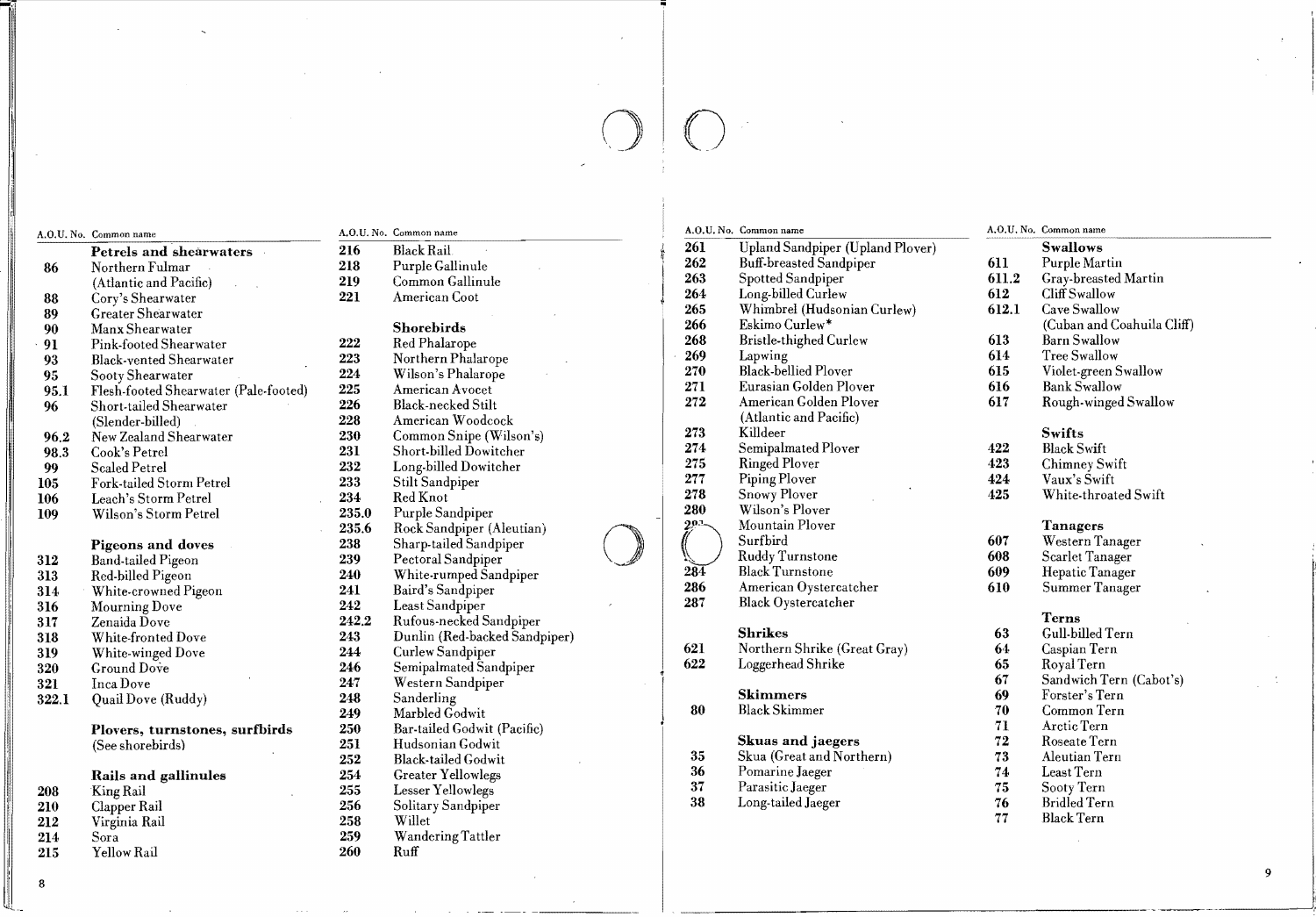- A.O.U. No. Common name **Thrushes** Townsend's Solitaire 754 Wood Thrush 755 756 Veery Gray-cheeked Thrush 757 Swainson's Thrush 758 (Olive-backed, Russet-backed, etc.) Hermit Thrush 759 Robin 761 Fieldfare 761.2 Varied Thrush 763 764 Bluethroat Wheatear 765 Eastern Bluebird 766 Western Bluebird 767
- Mountain Bluebird 768

## Titmice

- Tufted Titmouse 731 **Black-crested Titmouse**
- 732 Plain Titmouse
- 733 **Bridled Titmouse** 734
- **Black-capped Chickadee** 735
- Mexican Chickadee 737
- Mountain Chickadee 738
- Gray-headed Chickadee (Alaska) 739
- **Boreal Chickadee** 740 (Hudsonian, Acadian, etc.)
- Chestnut-backed Chickadee 741
- 743/745 Bushtit (incl. Coast, California,
- Black-eared, Lloyd's) Verdin 746

# **Vireos**

- Red-eyed Vireo 624
- 625 Yellow-green Vireo
- Philadelphia Vireo 626
- **Warbling Vireo** 627

10

628

# Yellow-throated Vireo

Solitary Vireo (Blue-headed, etc.) 629

# A.O.U. No. Common name

631

632

633

634

644

645

- Black-capped Vireo 630
	- White-eyed Vireo
	- Hutton's Vireo
	- Bell's Vireo
	- **Gray Vireo**

# **Wagtails and pipits**

- 696 Yellow Wagtail (Alaska)
- 697 Water Pipit (American) 700
	- Sprague's Pipit

## Warblers

- Black-and-White Warbler 636 Prothonotary Warbler 637 Swainson's Warbler 638
- 639 Worm-eating Warbler
- Blue-winged Warbler 641
- Golden-winged Warbler 642
- Lucy's Warbler 643

Virginia's Warbler

Nashville Warbler (Calaveras)

- Orange-crowned Warbler 646
- Tennessee Warbler 647
- Colima Warbler 647.1
- Northern Parula (Parula Warbler) 648
- 649 Olive-backed Warbler (Sennett's) 650
	- Cape May Warbler
- 651 Olive Warbler
- Yellow Warbler 652
- Black-throated Blue Warbler 654
- 655/656 Yellow-rumped Warbler (incl. Myrtle, Audubon's)
- Magnolia Warbler 657
- Cerulean Warbler 658
- Chestnut-sided Warbler 659
- **Bay-breasted Warbler** 660
- Blackpoll Warbler 661
- 662 Blackburnian Warbler
- 663 Yellow-throated Warbler
- 664 Grace's Warbler

# A.O.U. No. Common name

- 665 **Black-throated Gray Warbler** 666 Golden-cheeked Warbler
- 667 **Black-throated Green Warbler**
- 668 Townsend's Warbler
- 669 Hermit Warbler
- 670 Kirtland's Warbler\*
- 671 Pine Warbler
- 672 Palm Warbler
- 673 Prairie Warbler
- 674 Ovenbird
- 675 Northern Waterthrush (Grinnell's)
- 676 Louisiana Waterthrush
- 677 Kentucky Warbler
- 678 Connecticut Warbler
- 679 Mourning Warbler
- 680 MacGillivray's Warbler
- 681 Common Yellowthroat (Maryland, etc.)
- 682.1 Ground Chat
- (Rio Grande Yellowthroat) Yellow-breasted Chat
- Hooded Warbler
- Wilson's Warbler (Pileolated) 685
- 686 Canada Warbler
- 687 American Redstart
- 688 Painted Redstart
- Red-faced Warbler 690

# **Waxwings**

- Bohemian Waxwing 618
- 619 Cedar Waxwing

Woodcock, snipe, and sandpipers (See shorebirds)

# Woodpeckers

- 393 Hairy Woodpecker
- 394 Downy Woodpecker
- Ladder-backed Woodpecker 396
- (Texas, Cactus, etc.)
- Nuttall's Woodpecker 397

# A.O.U. No. Common name

412

713

715

717

718

719

721

721.1

722

724

725

- 398 Arizona Woodpecker 399 White-headed Woodpecker 400 Black-backed Three-toed Woodpecker Northern Three-toed Woodpecker 401 402 Yellow-bellied Sapsucker (incl. Red-naped, Red-breasted) 404 Williamson's Sapsucker Pileated Woodpecker 405 Red-headed Woodpecker 406 Acorn Woodpecker 407 (Aut-eating, California, etc.) Lewis's Woodpecker 408 Red-bellied Woodpecker 409
- 410 Golden-fronted Woodpecker
- Gila Woodpecker 411

Wrens

Cactus Wren

Cañon Wren

Carolina Wren

Bewick's Wren

Brown-throated Wren

Short-billed Marsh Wren

Long-billed Marsh Wren

 $\mathbf{1}$ 

House Wren

Winter Wren

Rock Wren

Common Flicker (incl. Yellow-shafted, Red-shafted, Gilded, Northern, Southern)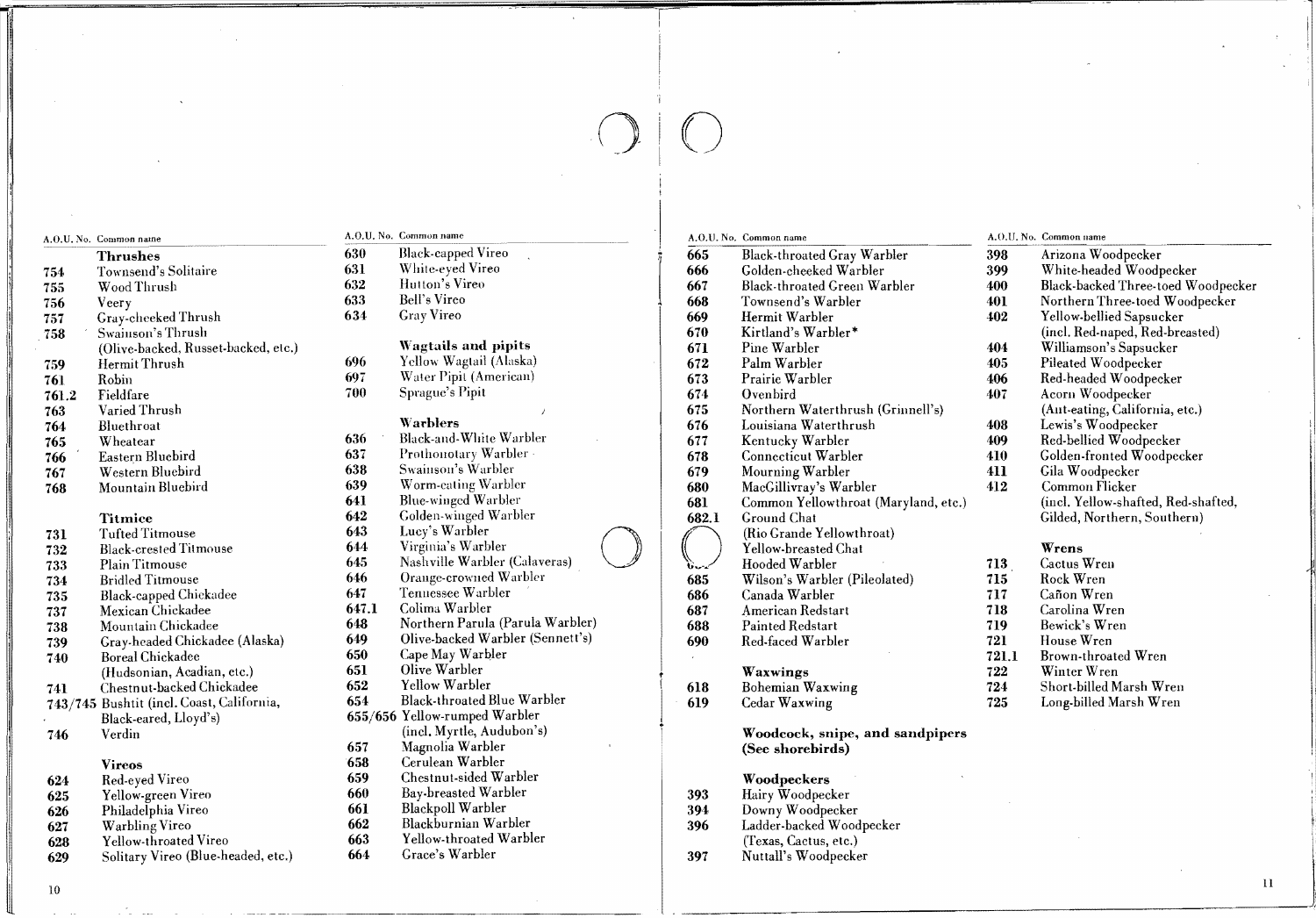# **List of ehief provineial game offieers**

Information regarding birds protected by provincial game laws may be obtained from the chicf game officiaIs in the provinces and territories, as listed below:

# Cana<br>office **l::anadian Wildlife Serviee offiees**

# British Columbia Director Fish and Wildlife Branch

Department of Lands, Forests and Water Resources Victoria

# Alberta

Director Fish and Wildlife Branch Department of the Environment 109th Street and 99th Avenue Edmonton T5J OZ2

# Saskatchewan

Director Wildlife Branch Department of the Environment Regina

# Manitoba

Director Wildlife Branch Department of Mines, Natural Resources and Environmental Management Winnipeg R3C OV8

# Ontario

Chief Fish and Wildlife Branch :Ministry of the Environment Toronto M4V IP5

# Quebec

Director Wildlife Division Fish and Game Branch Service de Protection de l'Environnement QuebecCity

# New Brunswick Director Fish and Wildlife Branch

Department of Fisheries and Environment Fredericton

# Nova Scotia

Director Wildlife Conservation Division Department of the Environment P.O. Box 1087 Halifax

# Prince Edward Island Director Fish and WildIife Division Department of the Environment and Tourism Charlottetown

Newfoundland Director of Wildlife Department of Provincial Affairs and Environment Confederation Building St. John's

Northwest Territories Superintendent of Game Government of the Northwest Territories Yellowknife

# Yukon Territory

Director GameBranch Yukon Territorial Government Box 2703 Whitehorse

For publications regarding the federal migratory birds regulations:

Director Canadian Wildlife Service Department of the Environment Ottawa, Ontario KIA OH3

 $\bigcirc$ 

1 1

 $\bigcirc$ 

 $\bigcirc$ 

For further information contact CWS enforcement coordinators at the following addresses:

Eastern Region Canadian Wildlife Service 2721, Highway 31 Ottawa, On tario KIA OH3

Eastern Region Canadian Wildlife Service Federal Building ington Street<br>
a, Ontario La<br>
Eastern Region ··. 'l'ngton ?treet East a, Ontario L4G 3G9

Canadian WildIife Service Federal Building, 9th Floor 1141 Rte. de l'Eglise Ste. Foy, Quebec

Eastern Region Canadian WildIife Service P.O. Box 1590 Sackville, New Brunswick

Western Region Canadian Wildlife Service Imperial Oil Building 1110-10025 Jasper Avenue Edmonton, Alberta T5J IS6 Western Region Canadian WildIife Service Room 100 1102 8th Avenue Regina, Saskatchewan S4R IC9

Western Region Canadian Wildlife Service Box 1509 Inuvik, Northwest Territories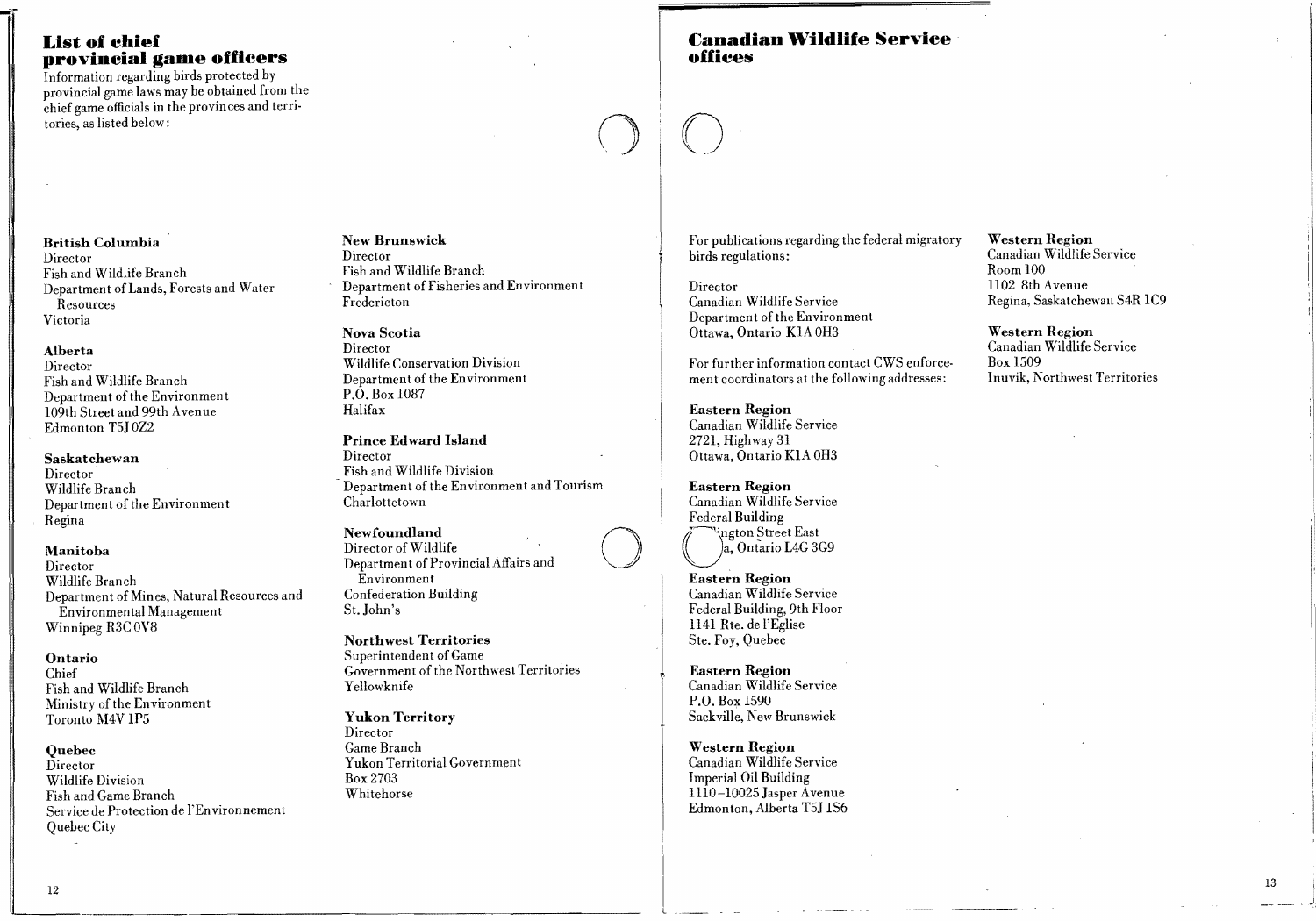# **Other publications in the Occasional Papers Series**

 $No. I$ Birds protected in Canada under the Migratory Birds Convention Act. 4th ed. Also available in French. Cat. No. R69-1/1  $No. 2$ Canadian bird names, French, English and scientific. Bilingual publication. Cat. No. R69-1/2  $No.3$ Use of aerial surveys by the Canadian Wildlife Service by D. A. Benson. Out of print.  $Cat. No. R69-1/3$  $No.4$ Queen Elizabeth Islands game survey, 1961 by J. S. Tener. Cat. No. R69-1/4  $No. 5$ Age determination in the polar bear by T. H. Manning. Cat. No. R69-1/5  $No. 6$ A wildlife biologist looks at sampling, data processing and computers by D. A. Benson. Out of print. Cat. No. R69-1/6  $No. 7$ Preliminary report on the effects of phosphamidon on bird populations in New Brunswick by C. D. Fowle. Out of print. Cat. No. R60-1/7  $No. 8$ Birds of the Nova Scotia - New Brunswick border region. 2nd ed. by G. F. Bover. Cat. No. R69-1/8  $No.9$ Effects of dietary methylmercury on Ring-necked Pheasants, with special reference to reproduction by N. Fimreite. Cat. No. R69-1/9

 $No. 10$ Trends in populations of barren-ground caribou over the last two decades: a re-evaluation of the evidence by G. R. Parker. Cat. No. R69-1/10  $No. II$ The Canada migratory game bird hunting permit and related surveys by D. A. Benson. Cat. No. R69-1/11  $No. 12$ Observations on duck hunting in eastern Canada in 1968 and 1969 by H. J. Boyd.

No. 13 Evaluation of ecological effects of recent low water levels in the Peace - Athabasca Delta by H. J. Dirschl. Cat. No. CW69-1/13  $No. 14$ The Great Cormorants of eastern Canada by A. J. Erskine. Cat. No. CW69-1/14  $No. 15$ Distribution of barren-ground caribou harvest in northcentral Canada by G. R. Parker. Cat. No. CW69-1/15 No. 16 Bird migration forecasts for military air operations by H. Blokpoel. Cat. No. CW69-1/16  $No. 17$ Waterfowl populations on the Peace - Athabasca Delta, 1969 and 1970 by D. J. Nieman and H. J. Dirschl. Cat. No.  $CW69.1/17$ No. 18 Gammarus predation and the possible effects of Gammarus and Chaoborus feeding on the zooplankton composition in some small lakes and ponds in western Canada by R. S. Anderson and L. G. Raasveldt Cat. No. CW69-1/18  $No. 19$ 

A summary of DDE and PCB determinations in Canadran birds, 1969 to 1972 by M. Gilbertson and L. Reynolds Cat. No. CW69-1/19

 $Cat. No. R69-1/12$